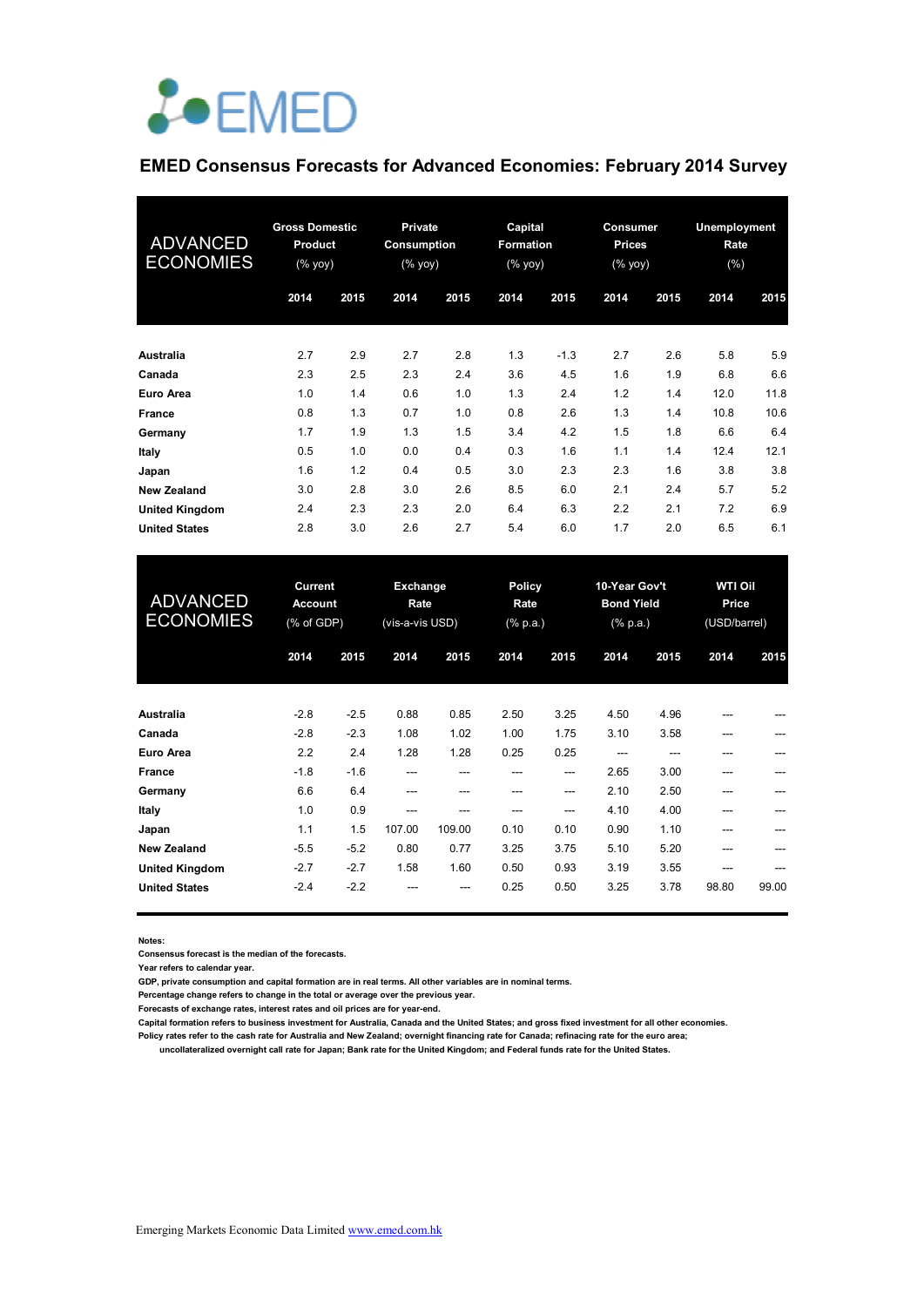

#### **EMED Consensus Forecasts for Emerging Markets: February 2014 Survey**

| <b>EMERGING</b><br><b>MARKETS</b> | <b>Gross Domestic</b><br>Product<br>(% |      | Private<br>Consumption<br>$(% \mathsf{Y}^{\prime }\mathsf{Y}^{\prime })$ |      | Fixed<br>Investment<br>(% yoy) |      | Consumer<br><b>Prices</b><br>(% yoy) |      | <b>Unemployment</b><br>Rate<br>(%) |      |  |
|-----------------------------------|----------------------------------------|------|--------------------------------------------------------------------------|------|--------------------------------|------|--------------------------------------|------|------------------------------------|------|--|
|                                   | 2014                                   | 2015 | 2014                                                                     | 2015 | 2014                           | 2015 | 2014                                 | 2015 | 2014                               | 2015 |  |
| Argentina                         | 2.7                                    | 2.9  | 3.5                                                                      | 2.3  | 3.5                            | 0.1  | 13.0                                 | 15.0 | 7.7                                | 8.1  |  |
| <b>Brazil</b>                     | 2.4                                    | 2.7  | 2.4                                                                      | 2.2  | 2.4                            | 2.4  | 5.8                                  | 5.5  | 5.7                                | 6.0  |  |
| Chile                             | 4.4                                    | 4.5  | 4.2                                                                      | 4.9  | 4.1                            | 7.8  | 3.1                                  | 3.0  | 6.1                                | 5.8  |  |
| China                             | 7.4                                    | 7.2  | 8.2                                                                      | 8.5  | 7.4                            | 6.9  | 3.1                                  | 3.2  | 4.1                                | 4.2  |  |
| Colombia                          | 4.6                                    | 4.5  | 4.8                                                                      | 8.4  | 9.1                            | 8.7  | 2.9                                  | 3.1  | 9.7                                | 9.4  |  |
| <b>Czech Republic</b>             | 1.7                                    | 2.5  | 1.3                                                                      | 1.9  | 2.5                            | 3.9  | 1.6                                  | 2.0  | 7.4                                | 7.0  |  |
| <b>Hong Kong</b>                  | 3.5                                    | 3.8  | 3.9                                                                      | 3.9  | 5.1                            | 3.8  | 3.8                                  | 3.7  | 3.3                                | 3.4  |  |
| Hungary                           | 1.7                                    | 2.1  | 1.3                                                                      | 1.0  | 3.0                            | 2.5  | 2.3                                  | 3.2  | 10.2                               | 10.0 |  |
| India                             | 5.3                                    | 5.7  | 4.9                                                                      | 5.8  | 5.3                            | 5.8  | 7.6                                  | 6.3  | ---                                | ---  |  |
| Indonesia                         | 5.5                                    | 5.8  | 5.1                                                                      | 5.3  | 4.2                            | 6.4  | 6.3                                  | 5.4  | 6.2                                | 6.1  |  |
| <b>Malaysia</b>                   | 5.0                                    | 5.0  | 5.7                                                                      | 5.2  | 8.1                            | 7.0  | 3.0                                  | 3.1  | 3.1                                | 3.1  |  |
| Mexico                            | 3.7                                    | 3.7  | 3.2                                                                      | 3.9  | 5.3                            | 5.9  | 3.8                                  | 3.5  | 4.6                                | 4.5  |  |
| <b>Philippines</b>                | 6.4                                    | 6.1  | 5.5                                                                      | 5.7  | 8.4                            | 8.3  | 4.0                                  | 3.5  | 7.0                                | 7.2  |  |
| Poland                            | 2.7                                    | 3.4  | 2.1                                                                      | 2.6  | 3.0                            | 4.8  | 1.9                                  | 2.4  | 11.9                               | 10.7 |  |
| Russia                            | 2.5                                    | 2.6  | 3.8                                                                      | 3.5  | 3.7                            | 4.4  | 5.6                                  | 5.4  | 5.7                                | 5.5  |  |
| Singapore                         | 3.6                                    | 4.0  | 3.3                                                                      | 2.8  | 4.8                            | 4.0  | 3.0                                  | 3.0  | 2.1                                | 2.1  |  |
| South Korea                       | 3.5                                    | 3.6  | 2.8                                                                      | 3.3  | 3.7                            | 4.0  | 2.2                                  | 2.6  | 3.1                                | 3.0  |  |
| Taiwan                            | 3.2                                    | 3.6  | 2.2                                                                      | 2.8  | 3.5                            | 3.2  | 1.5                                  | 1.7  | 4.1                                | 4.0  |  |
| Thailand                          | 3.9                                    | 4.6  | 2.4                                                                      | 4.0  | 3.5                            | 5.6  | 2.5                                  | 2.8  | 0.8                                | 1.0  |  |
| Turkey                            | 3.4                                    | 4.1  | 3.5                                                                      | 3.2  | 5.0                            | 5.4  | 7.0                                  | 6.4  | 9.4                                | 9.2  |  |

|                       | Money            |                | <b>Merchandise</b> |        | <b>Merchandise</b> |      | Current        |        | Exchange        |       |
|-----------------------|------------------|----------------|--------------------|--------|--------------------|------|----------------|--------|-----------------|-------|
| <b>EMERGING</b>       | <b>Supply M2</b> |                | <b>Exports</b>     |        | <b>Imports</b>     |      | <b>Account</b> |        | Rate            |       |
| <b>MARKETS</b>        | (% yoy)          |                | $(%$ yoy)          |        | (% yoy)            |      | (% of GDP)     |        | (vis-a-vis USD) |       |
|                       | 2014             | 2015           | 2014               | 2015   | 2014               | 2015 | 2014           | 2015   | 2014            | 2015  |
|                       |                  |                |                    |        |                    |      |                |        |                 |       |
| Argentina             | 27.4             | $\overline{a}$ | 3.9                | $-1.5$ | 5.5                | 0.0  | $-0.8$         | $-1.1$ | 8.10            | 9.58  |
| <b>Brazil</b>         | 13.0             | 13.0           | 5.5                | 5.3    | 4.5                | 4.7  | $-3.3$         | $-3.1$ | 2.33            | 2.44  |
| Chile                 | 13.8             | 16.1           | 4.5                | 4.3    | 4.9                | 7.9  | $-3.9$         | $-3.8$ | 520             | 500   |
| China                 | 12.7             | 11.9           | 8.1                | 8.3    | 8.1                | 8.7  | 2.2            | 2.2    | 5.99            | 5.94  |
| Colombia              | 18.1             | $\overline{a}$ | 6.9                | ---    | 7.8                | ---  | $-3.5$         | $-3.5$ | 1890            | 925   |
| <b>Czech Republic</b> | $\overline{a}$   | $\overline{a}$ | 5.2                | 6.7    | 6.0                | 6.4  | $-2.0$         | $-1.4$ | 20.9            | 20.0  |
| <b>Hong Kong</b>      | 7.6              | 6.6            | 6.7                | 6.6    | 7.4                | 6.5  | 2.5            | 2.8    | 7.77            | 7.78  |
| Hungary               | 6.2              | 5.0            | 4.4                | 5.9    | 5.5                | 6.0  | 1.5            | 1.3    | 230             | 225   |
| India                 | 15.3             | 15.1           | 11.0               | 10.2   | 10.4               | 9.3  | $-3.1$         | $-2.7$ | 61.8            | 61.7  |
| Indonesia             | 10.9             | 11.0           | 5.3                | 6.1    | 3.9                | 5.5  | $-2.7$         | $-2.3$ | 11500           | 11461 |
| Malaysia              | 9.9              | 8.4            | 5.2                | 6.3    | 6.0                | 7.0  | 4.0            | 3.5    | 3.26            | 3.27  |
| <b>Mexico</b>         | 9.6              | ---            | 6.5                | 7.1    | 7.5                | 7.8  | $-1.8$         | $-1.7$ | 12.6            | 12.5  |
| <b>Philippines</b>    | 7.6              | 8.9            | 7.5                | 6.1    | 7.5                | 7.9  | 2.7            | 2.6    | 43.0            | 44.0  |
| Poland                | 6.9              | 9.2            | 5.5                | 7.0    | 4.6                | 7.5  | $-2.4$         | $-2.8$ | 3.16            | 3.13  |
| Russia                | 13.0             | ---            | 2.1                | 2.1    | 4.5                | 7.2  | 1.7            | 1.0    | 34.0            | 34.5  |
| Singapore             | 6.9              | 4.6            | 5.1                | 4.4    | 4.2                | 3.0  | 16.5           | 16.0   | 1.26            | 1.26  |
| South Korea           | 7.4              | 8.5            | 6.1                | 7.2    | 5.9                | 7.4  | 4.0            | 3.7    | 1040            | 1043  |
| Taiwan                | 5.7              | 5.8            | 4.6                | 6.0    | 4.0                | 5.4  | 9.8            | 9.0    | 29.6            | 29.7  |
| Thailand              | 7.5              | 8.6            | 5.5                | 6.1    | 5.4                | 5.7  | 0.2            | 0.4    | 33.0            | 33.5  |
| Turkey                | 16.5             | ---            | 5.2                | 5.5    | 5.5                | 5.0  | $-6.8$         | $-6.7$ | 2.09            | 2.23  |
|                       |                  |                |                    |        |                    |      |                |        |                 |       |

**Notes:** 

Consensus forecast is the median of the forecasts.<br>Year refers to calendar year except for India for which fiscal year (April to March) is used.<br>GDP, private consumption and fixed investment are in real terms. All other va

Emerging Markets Economic Data Limited www.emed.com.hk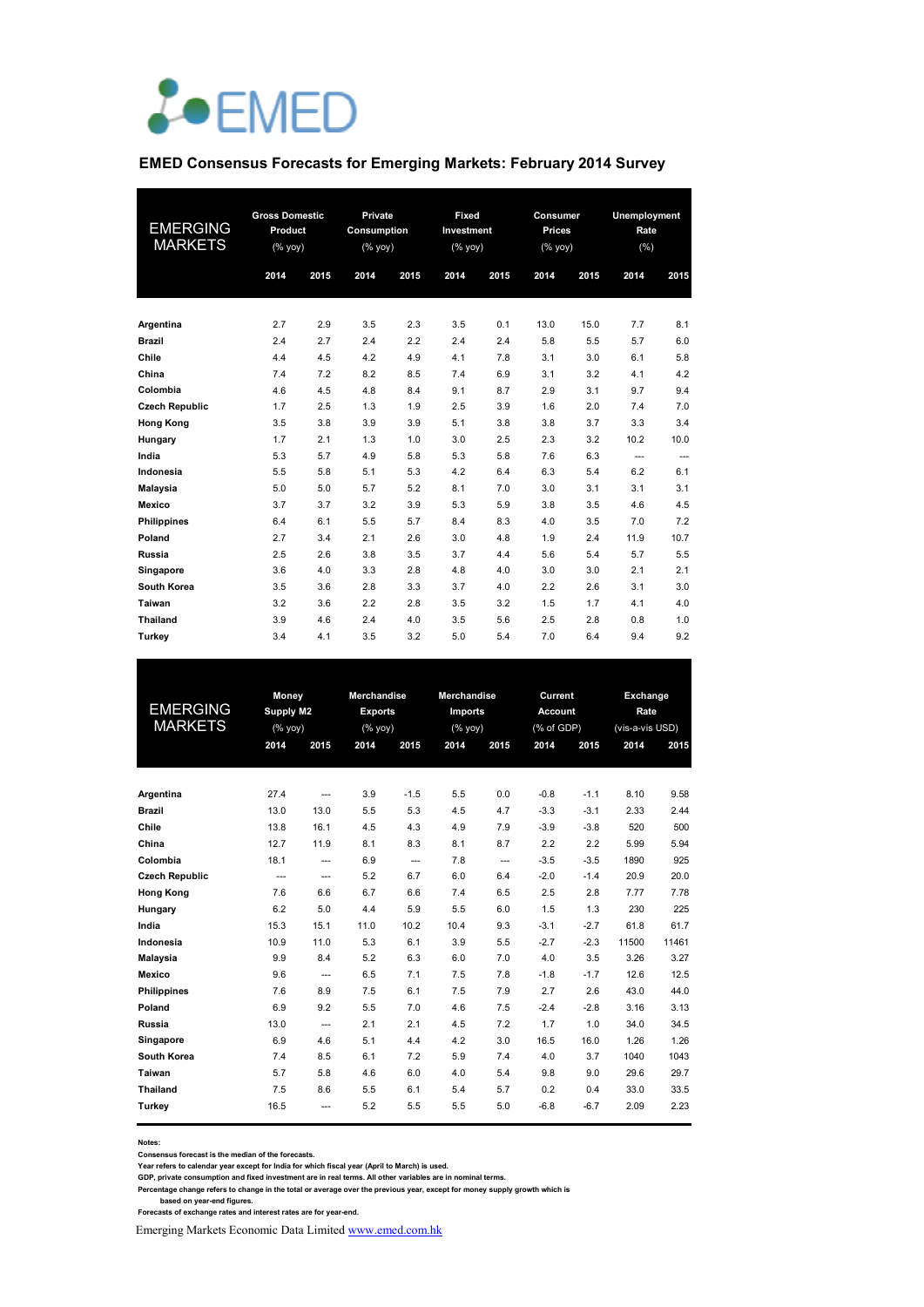

# **EMED Consensus Forecasts for the United States: February 2014 Survey**

| <b>UNITED STATES</b>         | <b>Gross Domestic</b><br>Product<br>(% yoy) |                          | Consumer<br><b>Prices</b><br>$(\%$ yoy) |                          | <b>UNITED STATES</b>                | <b>Gross Domestic</b><br><b>Product</b><br>(% yoy) |                          | Consumer<br>Prices<br>$(\%$ yoy) |                          |
|------------------------------|---------------------------------------------|--------------------------|-----------------------------------------|--------------------------|-------------------------------------|----------------------------------------------------|--------------------------|----------------------------------|--------------------------|
|                              | 2014                                        | 2015                     | 2014                                    | 2015                     |                                     | 2014                                               | 2015                     | 2014                             | 2015                     |
|                              |                                             |                          |                                         |                          |                                     |                                                    |                          |                                  |                          |
| <b>ABN AMRO</b>              | 3.2                                         | 3.8                      | 1.9                                     | 2.2                      | <b>ITOCHU Institute</b>             | 2.7                                                | 2.5                      | 1.9                              | 1.9                      |
| <b>Action Economics</b>      | 3.0                                         | 3.0                      | 1.7                                     | 2.2                      | <b>JCER</b>                         | 2.5                                                | 2.8                      | 2.6                              | 2.1                      |
| <b>AIB Global Treasury</b>   | 3.0                                         | 3.2                      | 1.4                                     | 1.7                      | <b>KBC</b>                          | 2.9                                                | 2.9                      | 1.6                              | 2.1                      |
| Allianz                      | 2.8                                         | 2.8                      | 1.8                                     | 2.1                      | <b>Mesirow Financial</b>            | 2.8                                                | 3.1                      | 2.0                              | 1.8                      |
| Asiya Investments            | 2.0                                         | 3.1                      | 1.6                                     | 1.9                      | <b>Moody's Analytics</b>            | 3.2                                                | 4.1                      | 1.7                              | 2.4                      |
| <b>Bank Julius Baer</b>      | 2.9                                         | 2.9                      | 1.7                                     | 2.0                      | Morgan Keegan                       | 2.5                                                | $\overline{a}$           | 2.1                              | $\overline{a}$           |
| <b>Bank of Ireland</b>       | 2.8                                         | $\sim$                   | 1.7                                     | $\overline{a}$           | <b>Mortgage Bankers Association</b> | 2.5                                                | 2.7                      | 2.0                              | 2.3                      |
| <b>Barclays Capital</b>      | 2.8                                         | 2.6                      | 1.5                                     | 2.1                      | <b>NAR</b>                          | 2.5                                                | 2.9                      | 2.6                              | 3.6                      |
| <b>BayernLB</b>              | 2.5                                         | 3.0                      | 1.5                                     | 1.8                      | <b>National Bank of Canada</b>      | 2.8                                                | 2.9                      | 1.4                              | 1.6                      |
| <b>BBVA</b>                  | 2.5                                         | 2.5                      | 2.3                                     | 2.4                      | <b>Natixis</b>                      | 2.6                                                | 2.7                      | 1.7                              | 1.9                      |
| <b>BHF Bank</b>              | 2.7                                         | $\overline{a}$           | 1.9                                     | $\overline{\phantom{a}}$ | <b>NIESR</b>                        | 2.8                                                | 2.7                      | 1.3                              | 2.0                      |
| <b>BMO Capital Markets</b>   | 2.9                                         | $\overline{a}$           | 1.6                                     | $\overline{a}$           | <b>NLI Research Institute</b>       | 2.8                                                | 3.0                      | 1.5                              | 1.8                      |
| <b>BNP Paribas</b>           | 2.3                                         | 2.7                      | 1.6                                     | 1.8                      | Nordea                              | 3.0                                                | $\overline{a}$           | 1.8                              | $\overline{\phantom{a}}$ |
| <b>BWC Capital Markets</b>   | 2.5                                         | $\overline{a}$           | 2.0                                     | $\overline{a}$           | <b>Northern Trust</b>               | 3.2                                                | ---                      | 1.7                              | ---                      |
| <b>Capital Economics</b>     | 2.5                                         | 3.0                      | 1.7                                     | 2.0                      | <b>OCBC Bank</b>                    | 2.8                                                | $\overline{\phantom{a}}$ | 1.6                              | $\overline{a}$           |
| <b>CIBC World Markets</b>    | 3.0                                         | 3.0                      | 1.6                                     | 2.4                      | <b>PNC</b>                          | 2.9                                                | 2.6                      | 1.8                              | 2.1                      |
| Citigroup                    | 3.1                                         | 3.1                      | 1.5                                     | 1.7                      | Prometeia                           | 2.8                                                | 3.0                      | 1.3                              | 1.7                      |
| <b>Comerica Bank</b>         | 2.7                                         | 3.1                      | 1.5                                     | 1.8                      | <b>Raymond James</b>                | 2.6                                                | 3.1                      | 1.4                              | 1.9                      |
| Commerzbank                  | 2.8                                         | 3.0                      | 1.5                                     | 1.9                      | <b>Royal Bank of Canada</b>         | 2.9                                                | 3.1                      | 1.6                              | 1.9                      |
| <b>Credit Agricole</b>       | 2.7                                         | 2.8                      | 1.6                                     | 1.9                      | <b>Schroders</b>                    | 3.0                                                | 3.0                      | 1.5                              | 1.5                      |
| <b>Credit Suisse</b>         | 2.8                                         | 3.0                      | 1.7                                     | 2.1                      | <b>Scotia Capital</b>               | 3.0                                                | 3.0                      | 1.7                              | 1.9                      |
| Daiwa Institute of Research  | 2.7                                         | $\sim$                   | 2.2                                     | $\overline{\phantom{a}}$ | <b>Societe Generale</b>             | 3.4                                                | 3.3                      | 1.6                              | 2.0                      |
| <b>Danske Bank</b>           | 3.0                                         | 3.4                      | 1.2                                     | 1.7                      | <b>Standard &amp; Poor's</b>        | 3.0                                                | 3.3                      | 1.3                              | 1.8                      |
| <b>DBS Bank</b>              | 2.0                                         | $\overline{\phantom{a}}$ | 1.8                                     | $\overline{a}$           | <b>Standard Chartered</b>           | 2.6                                                | 2.7                      | 1.5                              | 1.9                      |
| Deka Bank                    | 2.8                                         | 2.9                      | 1.5                                     | 1.9                      | <b>TD Economics</b>                 | 2.7                                                | 3.1                      | 1.8                              | 2.3                      |
| Desjardins                   | 2.9                                         | 3.0                      | 1.5                                     | 2.2                      | <b>UniCredit Group</b>              | 2.6                                                | $\overline{a}$           | 2.5                              | $\overline{a}$           |
| <b>DIW</b>                   | 2.6                                         | 3.3                      | 2.0                                     | 2.3                      | <b>UOB</b>                          | 3.0                                                | $\overline{a}$           | 1.5                              | $\overline{a}$           |
| DnB NOR                      | 3.2                                         | 3.0                      | 1.9                                     | 2.0                      | <b>Wells Fargo</b>                  | 2.3                                                | $\overline{a}$           | 2.3                              | $\overline{a}$           |
| DZ Bank                      | 3.2                                         | 3.0                      | 2.1                                     | 2.5                      |                                     |                                                    |                          |                                  |                          |
| <b>Experian Economics</b>    | 2.7                                         | 3.2                      | 2.0                                     | 2.1                      |                                     |                                                    |                          |                                  |                          |
| <b>Fannie Mae</b>            | 3.0                                         | 2.8                      | 2.1                                     | 1.9                      | <b>CONSENSUS</b>                    |                                                    |                          |                                  |                          |
| <b>First Trust Advisors</b>  | 3.0                                         | 3.0                      | 1.6                                     | 2.3                      | Median                              | 2.8                                                | 3.0                      | 1.7                              | 2.0                      |
| <b>Freddie Mac</b>           | 2.8                                         | 3.3                      | 2.0                                     | 2.0                      | Mean                                | 2.8                                                | 3.0                      | 1.7                              | 2.0                      |
| Handelsbanken                | 2.7                                         | $\overline{a}$           | 1.8                                     | ---                      | High                                | 3.4                                                | 4.1                      | 2.6                              | 3.6                      |
| ING                          | 2.7                                         | $---$                    | 1.8                                     | $---$                    | Low                                 | 2.0                                                | 2.5                      | 1.2                              | 1.5                      |
| Intesa Sanpaolo              | 2.9                                         | 3.0                      | 1.6                                     | 1.9                      | <b>Standard Deviation</b>           | 0.3                                                | 0.3                      | 0.3                              | 0.3                      |
| Continues in the next column |                                             |                          |                                         |                          |                                     |                                                    |                          |                                  |                          |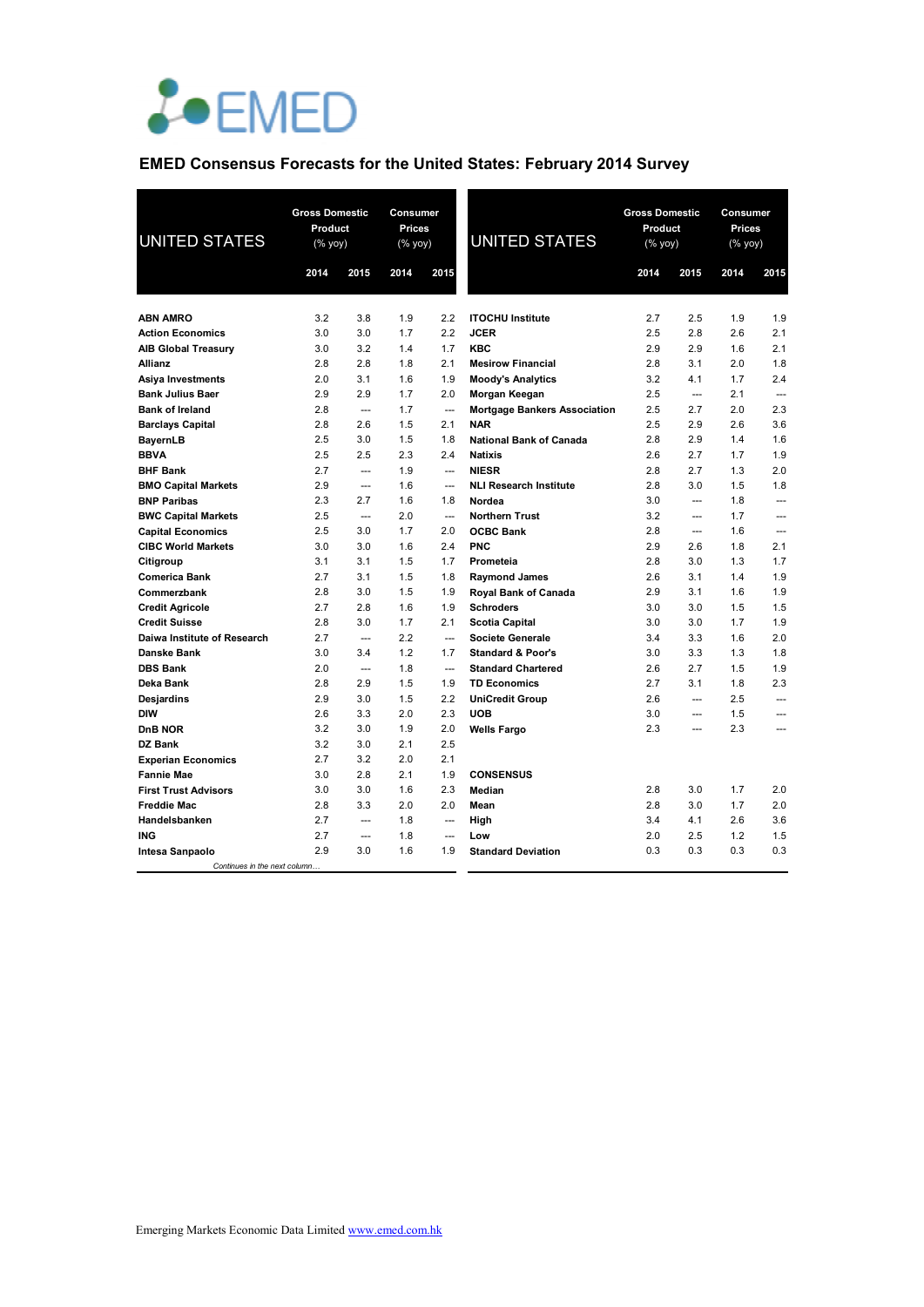

# **EMED Consensus Forecasts for the Euro Area: February 2014 Survey**

| <b>EURO AREA</b>           |                              | <b>Gross Domestic</b><br>Product<br>(% yoy) |      | <b>Consumer</b><br>Prices<br>(% yoy) | <b>EURO AREA</b>              | <b>Gross Domestic</b><br>Product<br>(% yoy) |                          | Consumer<br>Prices<br>(% yoy) |                |
|----------------------------|------------------------------|---------------------------------------------|------|--------------------------------------|-------------------------------|---------------------------------------------|--------------------------|-------------------------------|----------------|
|                            | 2014                         | 2015                                        | 2014 | 2015                                 |                               | 2014                                        | 2015                     | 2014                          | 2015           |
| <b>ABN AMRO</b>            | 1.3                          | 1.8                                         | 0.4  | 0.8                                  | Handelsbanken                 | 1.0                                         | $\overline{a}$           | 1.6                           | ---            |
| <b>Action Economics</b>    | $-0.4$                       | 1.1                                         | 1.9  | 1.8                                  | <b>ING</b>                    | 1.1                                         | $\overline{\phantom{a}}$ | 1.7                           | $\overline{a}$ |
| <b>AIB Global Treasury</b> | 1.2                          | 1.5                                         | 1.2  | 1.5                                  | Intesa Sanpaolo               | 1.0                                         | 1.4                      | 1.2                           | 1.3            |
| <b>Allianz</b>             | 1.5                          | 1.5                                         | 1.3  | 1.6                                  | <b>KBC</b>                    | 1.1                                         | 1.7                      | 1.0                           | 1.3            |
| Asiya Investments          | 0.3                          | 1.4                                         | 1.2  | 1.5                                  | <b>Kiel Economics</b>         | 1.3                                         | 1.6                      | 1.2                           | 2.0            |
| <b>Bank Julius Baer</b>    | 1.1                          | 1.2                                         | 0.9  | 1.3                                  | <b>Mizuho Securities</b>      | 0.9                                         | $\overline{\phantom{a}}$ | 1.4                           | $\overline{a}$ |
| <b>Bank of Ireland</b>     | 1.0                          | $\overline{a}$                              | 1.1  | $\overline{a}$                       | Monte Dei Paschi Di Siena     | 1.0                                         | 1.6                      | 1.0                           | 1.4            |
| <b>Barclays Capital</b>    | 1.2                          | 1.4                                         | 0.9  | 1.1                                  | <b>Natixis</b>                | 0.9                                         | 1.1                      | 0.9                           | 1.2            |
| <b>BayernLB</b>            | 0.9                          | 1.1                                         | 1.0  | 1.4                                  | <b>NIESR</b>                  | 0.8                                         | 1.5                      | 1.2                           | 1.7            |
| <b>BBVA</b>                | 1.1                          | 1.9                                         | 1.0  | 1.4                                  | <b>NLI Research Institute</b> | 0.8                                         | 1.4                      | 1.4                           | 1.5            |
| <b>BHF Bank</b>            | 1.0                          | $\overline{a}$                              | 1.8  | ---                                  | Nordea                        | 1.0                                         | $\overline{a}$           | 1.0                           | $\overline{a}$ |
| <b>BMO Capital Markets</b> | 0.7                          | $\overline{a}$                              | 1.6  | $---$                                | <b>OCBC Bank</b>              | 1.0                                         | $\overline{a}$           | 1.1                           | $\overline{a}$ |
| <b>BNP Paribas</b>         | 1.0                          | 1.3                                         | 1.0  | 1.2                                  | Prometeia                     | 1.0                                         | 1.5                      | 1.2                           | 1.7            |
| <b>BWC Capital Markets</b> | 0.8                          | ---                                         | 1.7  | ---                                  | Royal Bank of Canada          | 1.0                                         | 1.2                      | 0.9                           | 1.2            |
| <b>Capital Economics</b>   | 0.5                          | 1.0                                         | 1.0  | 1.0                                  | <b>Schroders</b>              | 1.1                                         | 1.4                      | 1.0                           | 1.5            |
| <b>CIBC World Markets</b>  | 1.2                          | ---                                         | 2.2  | ---                                  | <b>Scotia Capital</b>         | 0.9                                         | 1.3                      | 1.2                           | 1.4            |
| Citigroup                  | 1.1                          | 1.3                                         | 0.9  | 0.8                                  | Societe Generale              | 0.6                                         | 1.2                      | 0.9                           | 1.4            |
| Commerzbank                | 0.9                          | 1.0                                         | 0.9  | 1.2                                  | <b>Standard Chartered</b>     | 1.3                                         | 2.1                      | 0.9                           | 1.2            |
| <b>Credit Agricole</b>     | 1.0                          | 1.2                                         | 1.1  | 1.5                                  | <b>TD Economics</b>           | 1.2                                         | 1.4                      | 1.2                           | 1.3            |
| <b>Credit Suisse</b>       | 1.3                          | 1.7                                         | 0.7  | 1.1                                  | <b>UniCredit Group</b>        | 1.2                                         | ---                      | 1.8                           | ---            |
| Danske Bank                | 1.3                          | 1.7                                         | 0.7  | 1.0                                  | <b>UOB</b>                    | 1.0                                         | ---                      | 1.3                           | ---            |
| <b>DBS Bank</b>            | 0.5                          | $\overline{a}$                              | 1.3  | $\overline{a}$                       |                               |                                             |                          |                               |                |
| Deka Bank                  | 1.0                          | 1.3                                         | 1.2  | 1.5                                  |                               |                                             |                          |                               |                |
| <b>DIW</b>                 | 1.0                          | 1.3                                         | 1.5  | 1.6                                  | <b>CONSENSUS</b>              |                                             |                          |                               |                |
| DnB NOR                    | 1.3                          | 1.5                                         | 1.2  | 1.5                                  | Median                        | 1.0                                         | 1.4                      | 1.2                           | 1.4            |
| <b>DZ Bank</b>             | 1.2                          | 1.6                                         | 1.4  | 1.8                                  | Mean                          | 1.0                                         | 1.4                      | 1.2                           | 1.4            |
| <b>ETLA</b>                | 1.0                          | 1.8                                         | 1.4  | 1.6                                  | High                          | 1.5                                         | 2.1                      | 2.2                           | 2.0            |
| <b>EUROFER</b>             | 1.3                          | 1.8                                         | 1.3  | 1.6                                  | Low                           | $-0.4$                                      | 1.0                      | 0.4                           | 0.8            |
| <b>Freddie Mac</b>         | 1.5                          | $\overline{a}$                              | 1.9  | $\overline{a}$                       | <b>Standard Deviation</b>     | 0.3                                         | 0.3                      | 0.3                           | 0.3            |
|                            | Continues in the next column |                                             |      |                                      |                               |                                             |                          |                               |                |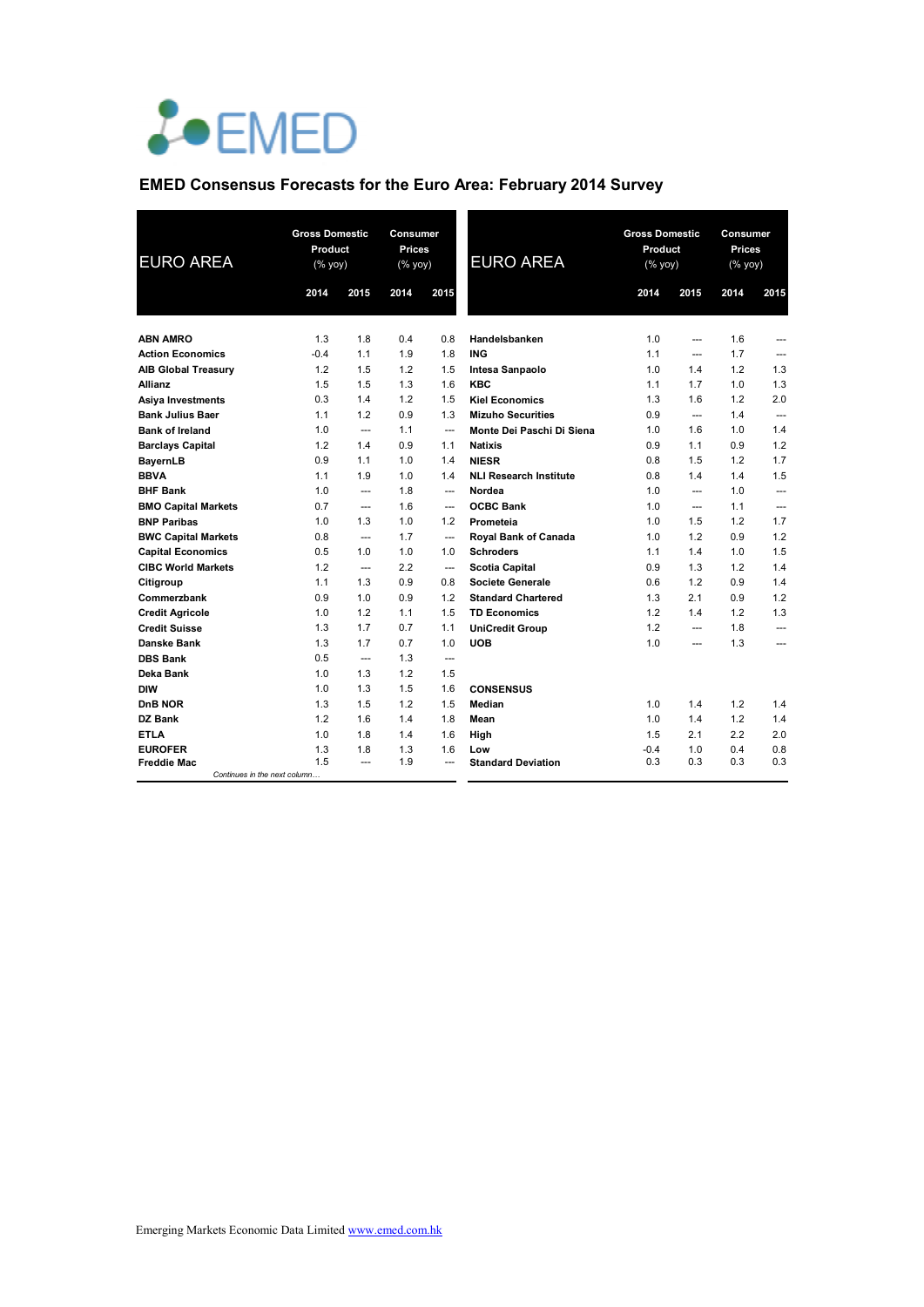

# **EMED Consensus Forecasts for Japan: February 2014 Survey**

| <b>JAPAN</b>                 | <b>Gross Domestic</b><br>Product<br>(% yoy) |                        | Consumer<br><b>Prices</b><br>(% yoy) |                | <b>JAPAN</b>                  | <b>Gross Domestic</b><br>Product<br>(% yoy) |                          | Consumer<br><b>Prices</b><br>(% yoy) |                |
|------------------------------|---------------------------------------------|------------------------|--------------------------------------|----------------|-------------------------------|---------------------------------------------|--------------------------|--------------------------------------|----------------|
|                              | 2014                                        | 2015                   | 2014                                 | 2015           |                               | 2014                                        | 2015                     | 2014                                 | 2015           |
| <b>ABN AMRO</b>              | 1.9                                         | 1.5                    | 2.7                                  | 1.1            | <b>Freddie Mac</b>            | 0.7                                         | $\overline{a}$           | 0.2                                  | ---            |
| <b>Action Economics</b>      | 1.8                                         | $\qquad \qquad -$      | 2.3                                  | $\overline{a}$ | <b>ING</b>                    | 2.7                                         | $- - -$                  | 1.7                                  | ---            |
| <b>AIB Global Treasury</b>   | 1.5                                         | 1.5                    | 2.2                                  | 1.7            | Intesa Sanpaolo               | 1.7                                         | 0.9                      | 2.3                                  | 1.2            |
| <b>Allianz</b>               | 1.5                                         | 1.2                    | 2.3                                  | 1.3            | <b>ITOCHU Institute</b>       | 1.5                                         | 1.1                      | 2.6                                  | 1.8            |
| Asiya Investments            | 1.7                                         | 1.2                    | 2.5                                  | 1.6            | <b>KBC</b>                    | 1.7                                         | 1.3                      | 2.3                                  | 2.1            |
| <b>Bank Julius Baer</b>      | 1.5                                         | 1.3                    | 1.6                                  | 0.9            | <b>Mizuho Securities</b>      | 1.5                                         | $\overline{\phantom{a}}$ | 2.7                                  | $\overline{a}$ |
| Bank of Tokyo-Mitsubishi UFJ | 1.3                                         | $\qquad \qquad -$      | 3.3                                  | ---            | <b>Moody's Analytics</b>      | 1.7                                         | 1.3                      | 2.3                                  | 1.4            |
| <b>Barclays Capital</b>      | 1.4                                         | 1.4                    | 2.7                                  | 2.1            | <b>Natixis</b>                | 1.4                                         | 0.9                      | 2.3                                  | 1.5            |
| <b>BayernLB</b>              | 1.4                                         | 1.2                    | 2.1                                  | 1.5            | <b>NIESR</b>                  | 1.4                                         | 1.2                      | 2.1                                  | 1.8            |
| <b>BBVA</b>                  | 1.5                                         | 1.3                    | 2.1                                  | 1.5            | <b>NLI Research Institute</b> | 1.2                                         | 0.6                      | 2.6                                  | 1.6            |
| <b>BHF Bank</b>              | 2.1                                         | $---$                  | 0.8                                  | $\overline{a}$ | Nordea                        | 1.4                                         | $\overline{a}$           | 2.3                                  | $\overline{a}$ |
| <b>BMO Capital Markets</b>   | 1.4                                         | $\qquad \qquad \cdots$ | 1.7                                  | ---            | <b>OCBC Bank</b>              | 1.6                                         | $\hspace{0.05cm} \ldots$ | 2.4                                  | $\overline{a}$ |
| <b>BNP Paribas</b>           | 1.2                                         | 0.9                    | 2.7                                  | 2.0            | Prometeia                     | 2.2                                         | 2.0                      | 2.8                                  | 2.0            |
| <b>BWC Capital Markets</b>   | 1.6                                         | ---                    | 1.7                                  | $\overline{a}$ | Royal Bank of Scotland        | 1.2                                         | ---                      | 3.0                                  | ---            |
| <b>Capital Economics</b>     | 1.5                                         | 1.0                    | 2.6                                  | 1.0            | <b>Schroders</b>              | 1.3                                         | 0.9                      | 1.9                                  | 1.4            |
| <b>CIBC World Markets</b>    | 2.0                                         | $---$                  | 1.2                                  | $\overline{a}$ | <b>Scotia Capital</b>         | 1.8                                         | 1.2                      | 1.5                                  | 2.1            |
| Citigroup                    | 1.6                                         | 1.0                    | 2.6                                  | 1.6            | <b>Societe Generale</b>       | 1.7                                         | 1.5                      | 2.7                                  | 2.0            |
| Commerzbank                  | 1.8                                         | 1.5                    | 2.0                                  | 1.5            | <b>Standard Chartered</b>     | 1.5                                         | 1.3                      | 2.8                                  | 1.6            |
| <b>Credit Agricole</b>       | 2.0                                         | 1.1                    | 3.1                                  | 1.7            | <b>TD Economics</b>           | 1.4                                         | 1.0                      | 1.3                                  | 1.4            |
| <b>Credit Suisse</b>         | 2.2                                         | 1.2                    | 2.3                                  | 1.5            | <b>UOB</b>                    | 2.5                                         | ---                      | 2.0                                  | ---            |
| Daiwa Institute of Research  | 1.0                                         | $\overline{a}$         | 2.9                                  | $\overline{a}$ |                               |                                             |                          |                                      |                |
| Danske Bank                  | 2.0                                         | 1.6                    | 2.8                                  | 2.2            |                               |                                             |                          |                                      |                |
| <b>DBS Bank</b>              | 1.4                                         | $\overline{a}$         | 2.4                                  | $\overline{a}$ | <b>CONSENSUS</b>              |                                             |                          |                                      |                |
| Deka Bank                    | 1.1                                         | 0.7                    | 2.7                                  | 2.0            | Median                        | 1.5                                         | 1.2                      | 2.3                                  | 1.6            |
| <b>DIW</b>                   | 1.9                                         | 2.4                    | 0.7                                  | 0.4            | Mean                          | 1.6                                         | 1.2                      | 2.2                                  | 1.6            |
| <b>DnB NOR</b>               | 1.4                                         | 0.7                    | 2.4                                  | 1.6            | High                          | 2.7                                         | 2.4                      | 3.3                                  | 2.2            |
| <b>DZ Bank</b>               | 1.7                                         | 1.6                    | 1.9                                  | 1.6            | Low                           | 0.7                                         | 0.6                      | 0.2                                  | 0.4            |
| <b>Experian Economics</b>    | 1.9                                         | 1.6                    | 0.2                                  | 1.9            | <b>Standard Deviation</b>     | 0.4                                         | 0.4                      | 0.7                                  | 0.4            |
| Continues in the next column |                                             |                        |                                      |                |                               |                                             |                          |                                      |                |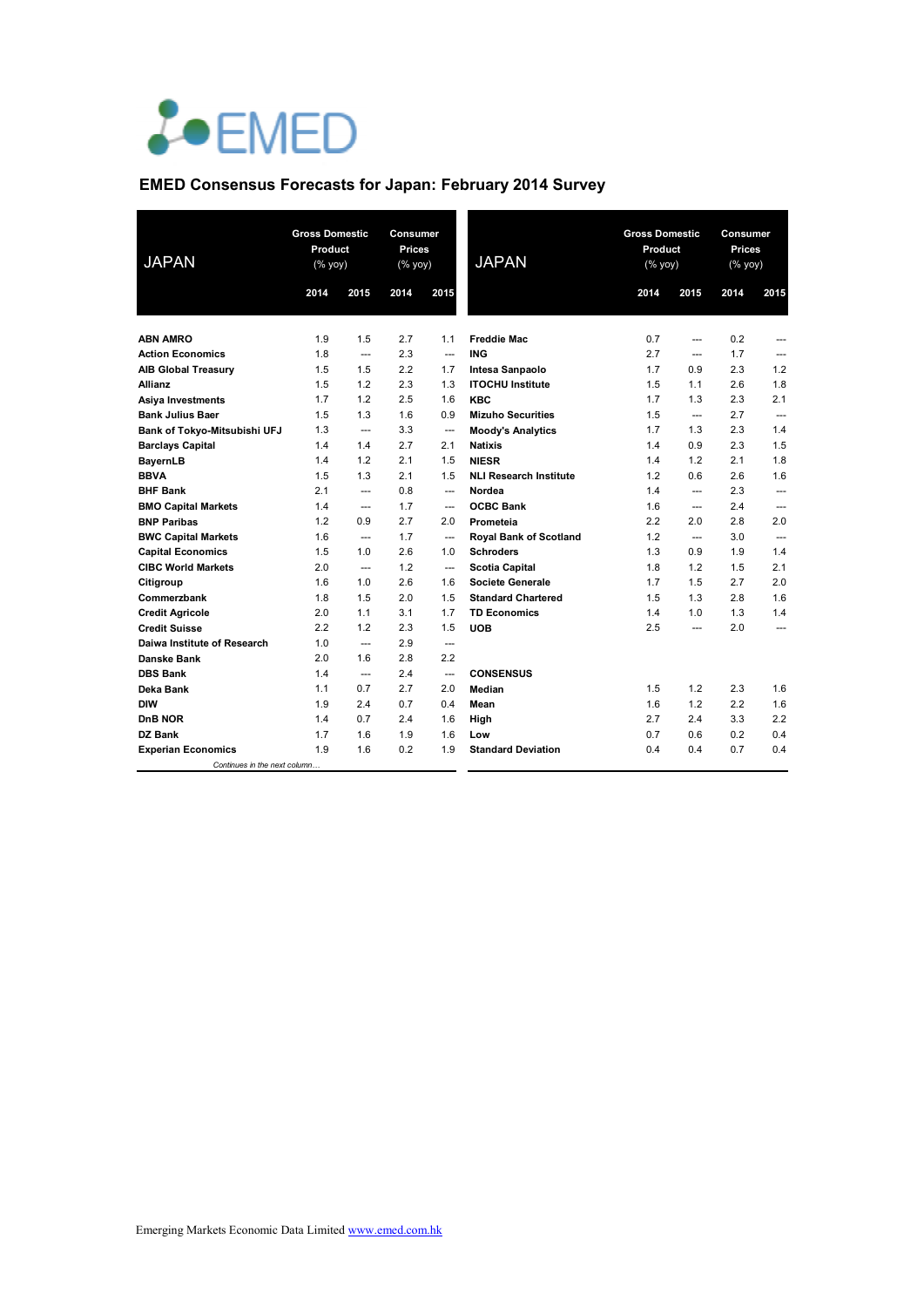

# **EMED Consensus Forecasts for China: February 2014 Survey**

| <b>CHINA</b>                 |      | <b>Gross Domestic</b><br>Product<br>(% yoy) |      | <b>Consumer</b><br><b>Prices</b><br>(% yoy) | <b>CHINA</b>                  | <b>Gross Domestic</b><br>Product<br>(% yoy) |                          | Consumer<br><b>Prices</b><br>(% yoy) |                |
|------------------------------|------|---------------------------------------------|------|---------------------------------------------|-------------------------------|---------------------------------------------|--------------------------|--------------------------------------|----------------|
|                              | 2014 | 2015                                        | 2014 | 2015                                        |                               | 2014                                        | 2015                     | 2014                                 | 2015           |
| <b>ABN AMRO</b>              | 7.5  | 7.0                                         | 3.4  | 4.1                                         | <b>ICBC</b> International     | 7.5                                         | 7.3                      | 3.4                                  | 3.2            |
| <b>Action Economics</b>      | 7.5  | ---                                         | 3.2  | $\overline{a}$                              | <b>ING</b>                    | 7.5                                         | 7.5                      | 2.6                                  | 2.6            |
| <b>Allianz</b>               | 7.4  | 7.2                                         | 3.2  | 3.0                                         | Intesa Sanpaolo               | 7.3                                         | 7.2                      | 2.8                                  | 2.9            |
| <b>Asiya Investments</b>     | 7.2  | 7.2                                         | 3.0  | 3.0                                         | JP Morgan                     | 7.4                                         | $- - -$                  | 3.2                                  | ---            |
| <b>Bank Julius Baer</b>      | 7.0  | 6.5                                         | 2.5  | 2.5                                         | <b>KBC</b>                    | 7.2                                         | 7.0                      | 3.1                                  | 2.7            |
| <b>Bank of East Asia</b>     | 7.6  | 7.4                                         | 2.8  | 3.0                                         | <b>Moody's Analytics</b>      | 7.5                                         | $\overline{\phantom{a}}$ | 3.3                                  | ---            |
| <b>Barclays Capital</b>      | 7.2  | 7.4                                         | 3.1  | 3.5                                         | <b>Natixis</b>                | 7.5                                         | 7.3                      | 3.2                                  | 3.2            |
| <b>BBVA</b>                  | 7.6  | 7.5                                         | 3.3  | 3.5                                         | <b>NIESR</b>                  | 7.2                                         | 6.9                      | 2.4                                  | 2.6            |
| <b>BMO Capital Markets</b>   | 8.3  | ---                                         | 3.8  | ---                                         | <b>NLI Research Institute</b> | 7.5                                         | 7.3                      | 3.1                                  | 3.1            |
| <b>BNP Paribas</b>           | 7.3  | 6.8                                         | 2.8  | 3.0                                         | Nordea                        | 7.4                                         | $\overline{a}$           | 3.5                                  | $\overline{a}$ |
| <b>BWC Capital Markets</b>   | 7.2  | ---                                         | 3.3  | $\overline{\phantom{a}}$                    | <b>OCBC Bank</b>              | 7.5                                         | ---                      | 3.1                                  | ---            |
| <b>Capital Economics</b>     | 7.0  | 6.5                                         | 3.0  | 3.5                                         | <b>Renaissance Capital</b>    | 7.0                                         | $- - -$                  | 2.5                                  | ---            |
| CICC                         | 7.6  | ---                                         | 3.1  | ---                                         | <b>Royal Bank of Scotland</b> | 8.2                                         | 8.1                      | 2.8                                  | 3.4            |
| Citigroup                    | 7.3  | 7.0                                         | 3.3  | 3.7                                         | <b>Schroders</b>              | 7.3                                         | 7.5                      | 2.6                                  | 3.0            |
| Commerzbank                  | 7.5  | 7.0                                         | 3.5  | 3.5                                         | <b>Scotia Capital</b>         | 7.3                                         | 7.0                      | 2.8                                  | 3.5            |
| <b>Credit Agricole</b>       | 7.2  | 6.8                                         | 3.5  | 3.8                                         | <b>Societe Generale</b>       | 6.9                                         | 6.7                      | 3.0                                  | 3.0            |
| <b>Credit Suisse</b>         | 7.3  | 7.9                                         | 3.9  | 4.1                                         | <b>Standard Chartered</b>     | 7.4                                         | 7.0                      | 3.3                                  | 3.0            |
| Daiwa Institute of Research  | 7.5  | 7.2                                         | 3.2  | 2.5                                         | <b>UniCredit Group</b>        | 8.0                                         | $\overline{a}$           | 3.5                                  | ---            |
| Danske Bank                  | 7.6  | 7.4                                         | 2.9  | 3.2                                         | <b>UOB</b>                    | 7.7                                         | ---                      | 3.1                                  | ---            |
| <b>DBS Bank</b>              | 7.8  | ---                                         | 3.0  | ---                                         |                               |                                             |                          |                                      |                |
| Deka Bank                    | 7.6  | 7.4                                         | 2.4  | 2.7                                         |                               |                                             |                          |                                      |                |
| <b>DIW</b>                   | 7.5  | $\overline{a}$                              | 3.7  | $\overline{a}$                              | <b>CONSENSUS</b>              |                                             |                          |                                      |                |
| DnB NOR                      | 7.3  | 7.0                                         | 3.0  | 3.5                                         | Median                        | 7.5                                         | 7.2                      | 3.1                                  | 3.2            |
| <b>DZ Bank</b>               | 7.9  | 7.2                                         | 3.2  | 3.8                                         | Mean                          | 7.5                                         | 7.2                      | 3.1                                  | 3.2            |
| <b>Experian Economics</b>    | 7.5  | 8.0                                         | 3.1  | 3.3                                         | High                          | 8.3                                         | 8.1                      | 4.2                                  | 4.1            |
| <b>Freddie Mac</b>           | 7.8  | ---                                         | 4.2  |                                             | Low                           | 6.9                                         | 6.5                      | 2.4                                  | 2.5            |
| Handelsbanken                | 7.3  | ---                                         | 3.2  |                                             | <b>Standard Deviation</b>     | 0.3                                         | 0.4                      | 0.4                                  | 0.4            |
| Continues in the next column |      |                                             |      |                                             |                               |                                             |                          |                                      |                |